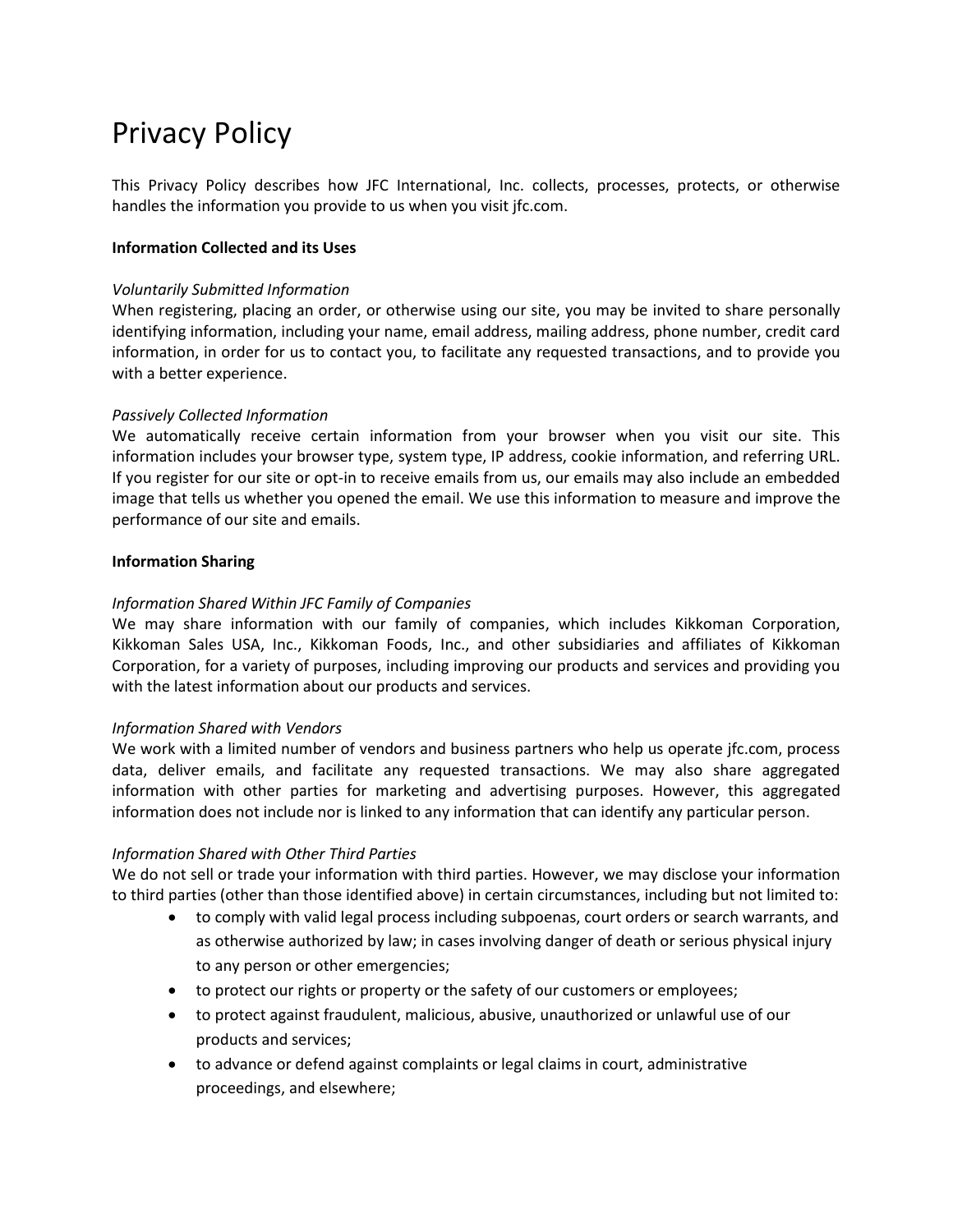- to a third party that you have authorized to verify your account information;
- to outside auditors and regulators; and
- with your consent.

In the event there is a merger, acquisition, or sale of all or a portion of JFC's assets of business, your information may also be transferred as a part of or in connection with the transaction.

# **Our Use of Cookies**

Cookies are small data files transmitted from a website or its service providers and stored your computer by your web browser. We use cookies to facilitate the user experience, collect analytic data, and improve website performance. Cookies allow us to save your preferences based on previous or current site activity and makes the website easier to use, including saving you time when filling out a form by pre-populating it with information you previously provided. Cookies also help us to better understand how people interact with our website by collecting information like the number of visitors, whether a visitor is new or returning, how often a visitor comes to the website, which pages they have visited. This information enables us to provide you with improved services.

You may change your browser settings to have your computer warn you each time a cookie is being sent or to turn off all cookies. Each browser is a little different, so please review your browser's settings and help center to modify your cookie settings.

Please note that if you choose to disable cookies, some website features may not be fully functional.

## **Links to Third-Party Websites and Content**

Our website may include links to third-party websites and content on those sites. Our site may also feature embedded media, such as images or videos, that are hosted on other third-party platforms. When you click on these links or interact with these types of external content, the third-party providers of such content may place their own cookies on your computer, access existing cookies, and gather information about you. To learn about how these third parties treat the data they collect from you, please review their respective privacy policies.

#### **Marketing Emails**

Marketing emails you receive from JFC include instructions on how to unsubscribe from and opt-out of receiving future marketing-related emails. You may also opt-out of receiving marketing-related emails by contacting us through any of the methods identified in the "Contact Us" section.

#### **Telemarketing**

Federal "Do Not Call" laws allow you to place your phone numbers on the National Do Not Call Registry to prohibit many telemarketing calls to those numbers. To add your numbers to this list, please call 1.888.382.1222 or visit the [National Do Not Call Registry.](http://www.donotcall.gov/)

However, please be aware that most telemarketing laws allow companies to contact their own customers without consulting the federal or state Do Not Call list. If you would like to be removed from our telemarketing list, please contact us through any of the methods identified in the "Contact Us" section.

#### **California Online Privacy Protection Act**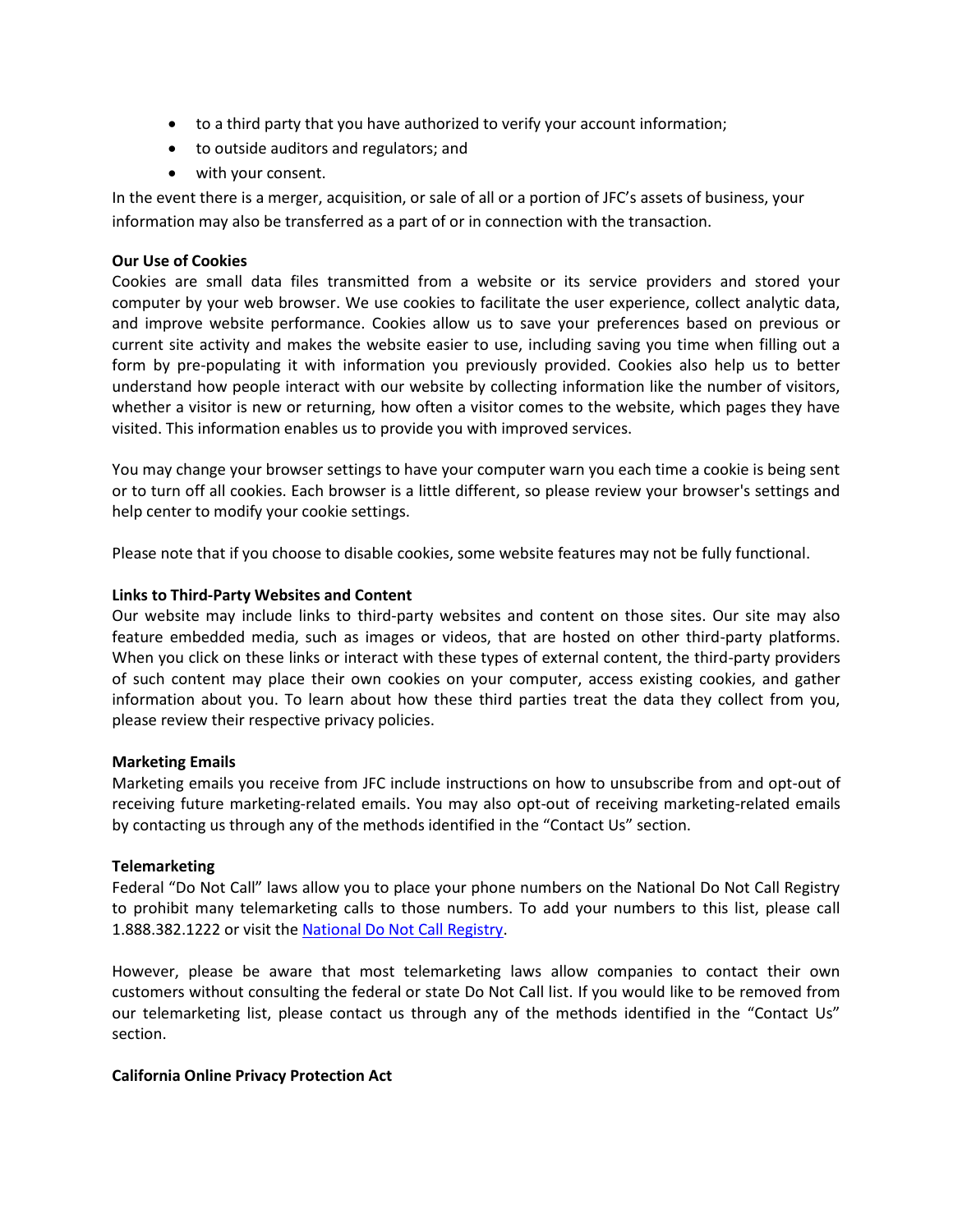We do not knowingly market to or solicit personal information from children under the age of 13 without obtaining verifiable parental consent.

#### **Information Security**

We implement a variety of security measures to protect against the unauthorized access to any information you may provide us. However, please note that no website or company can fully eliminate security risks. Despite our efforts to safeguard your information, third parties may circumvent our security measures to intercept or access data transmissions or personally identifiable information.

#### **Updates to this Privacy Policy**

We may update our Privacy Policy as necessary, so please check back periodically for changes. You will be able to see that changes have been made by reviewing the effective date at the end of the Privacy Policy.

#### **Contact Us**

If you have any questions, concerns, or requests related to our Privacy Policy, please contact us at:

JFC International, Inc. Attn: Privacy Request 7101 E. Slauson Ave. Los Angeles, CA 90040-3622 info@jfc.com Tel: 800-633-1004 Fax: 323-721-6133

Updated December 18, 2019.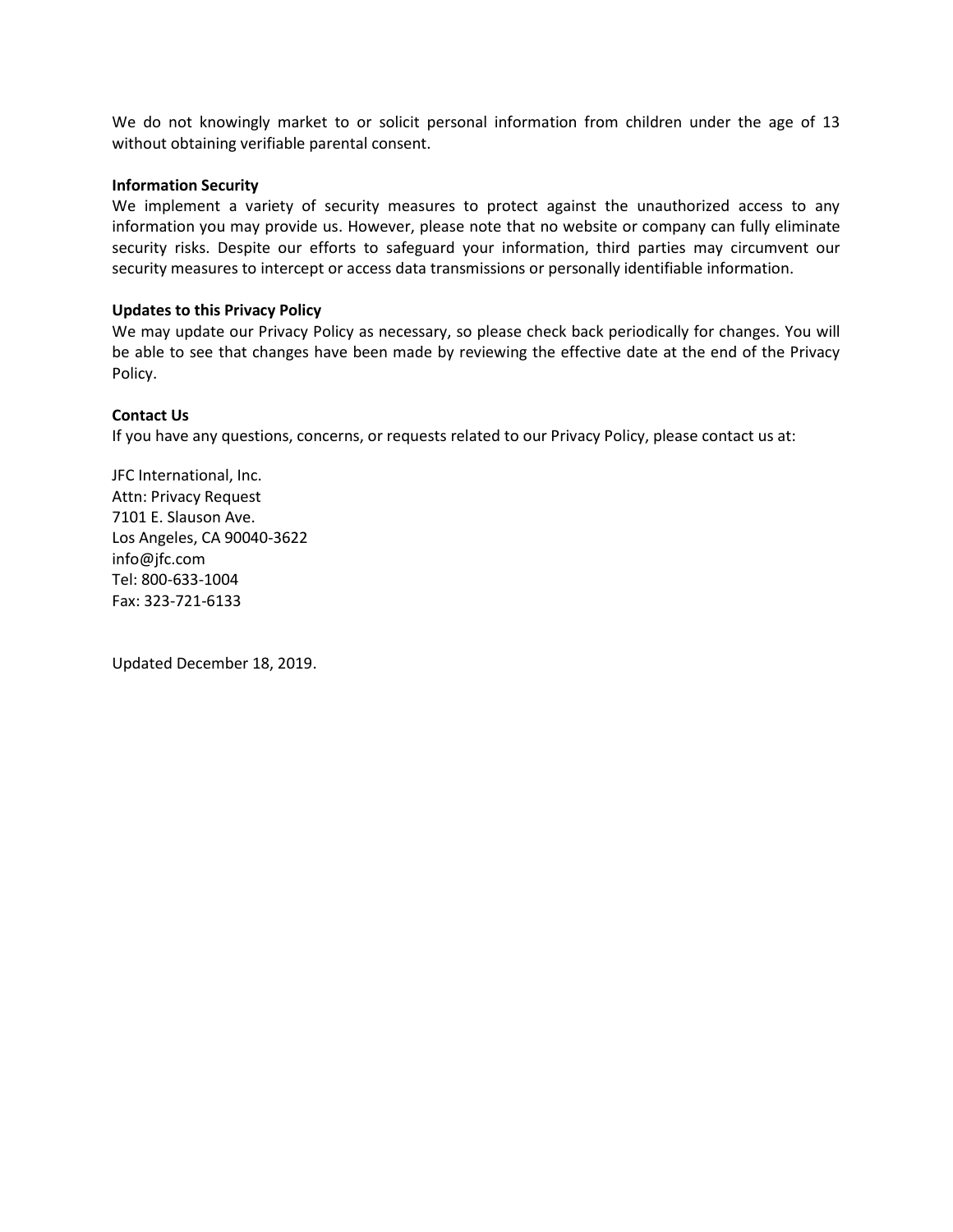# Privacy Notice for California Residents

This Privacy Notice for California Residents supplements the information contained in the Privacy Policy and applies solely to California residents. We adopt this notice to comply with the California Consumer Privacy Act of 2010 ("CCPA"), California Civil Code §§ 1798.100 *et seq.* Any terms defined in the CCPA have the same meaning when used in this Privacy Notice.

# **Information Collected**

We collect information that identifies, relates to, describes, references, is capable of being associated with, or could reasonably be linked, directly or indirectly, with a particular consumer or device ("personal information"). In particular, we have collected the following categories of personal information from consumers within the last twelve (12) months:

| Category                                                                                                                     | <b>Examples</b>                                                                                                                                                                                                                                                                                                                                                                                                                                                                                                                      | <b>Collected</b> |
|------------------------------------------------------------------------------------------------------------------------------|--------------------------------------------------------------------------------------------------------------------------------------------------------------------------------------------------------------------------------------------------------------------------------------------------------------------------------------------------------------------------------------------------------------------------------------------------------------------------------------------------------------------------------------|------------------|
| A. Identifiers.                                                                                                              | A real name, alias, postal address, unique personal<br>identifier, online identifier, Internet Protocol<br>address, email address, account name, Social<br>Security number, driver's license number, passport<br>number, or other similar identifiers.                                                                                                                                                                                                                                                                               | Yes              |
| B. Personal information categories<br>listed in the California Customer<br>Records statute (Cal. Civ. Code<br>§ 1798.80(e)). | A name, signature, Social Security number,<br>physical characteristics or description, address,<br>telephone number, passport number, driver's<br>license or state identification card number,<br>insurance policy number, education, employment,<br>employment history, bank account number, credit<br>card number, debit card number, or any other<br>financial information, medical information, or<br>health insurance information. Some personal<br>information included in this category may overlap<br>with other categories. | Yes              |
| C. Protected classification<br>characteristics under California or<br>federal law.                                           | Age (40 years or older), race, color, ancestry,<br>national origin, citizenship, religion or creed,<br>marital status, medical condition, physical or<br>mental disability, sex (including gender, gender<br>identity, gender expression, pregnancy or<br>childbirth and related medical conditions), sexual<br>orientation, veteran or military status, genetic<br>information (including familial genetic<br>information).                                                                                                         | <b>No</b>        |
| D. Commercial information.                                                                                                   | Records of personal property, products or services<br>purchased, obtained, or considered, or other<br>purchasing or consuming histories or tendencies.                                                                                                                                                                                                                                                                                                                                                                               | Yes              |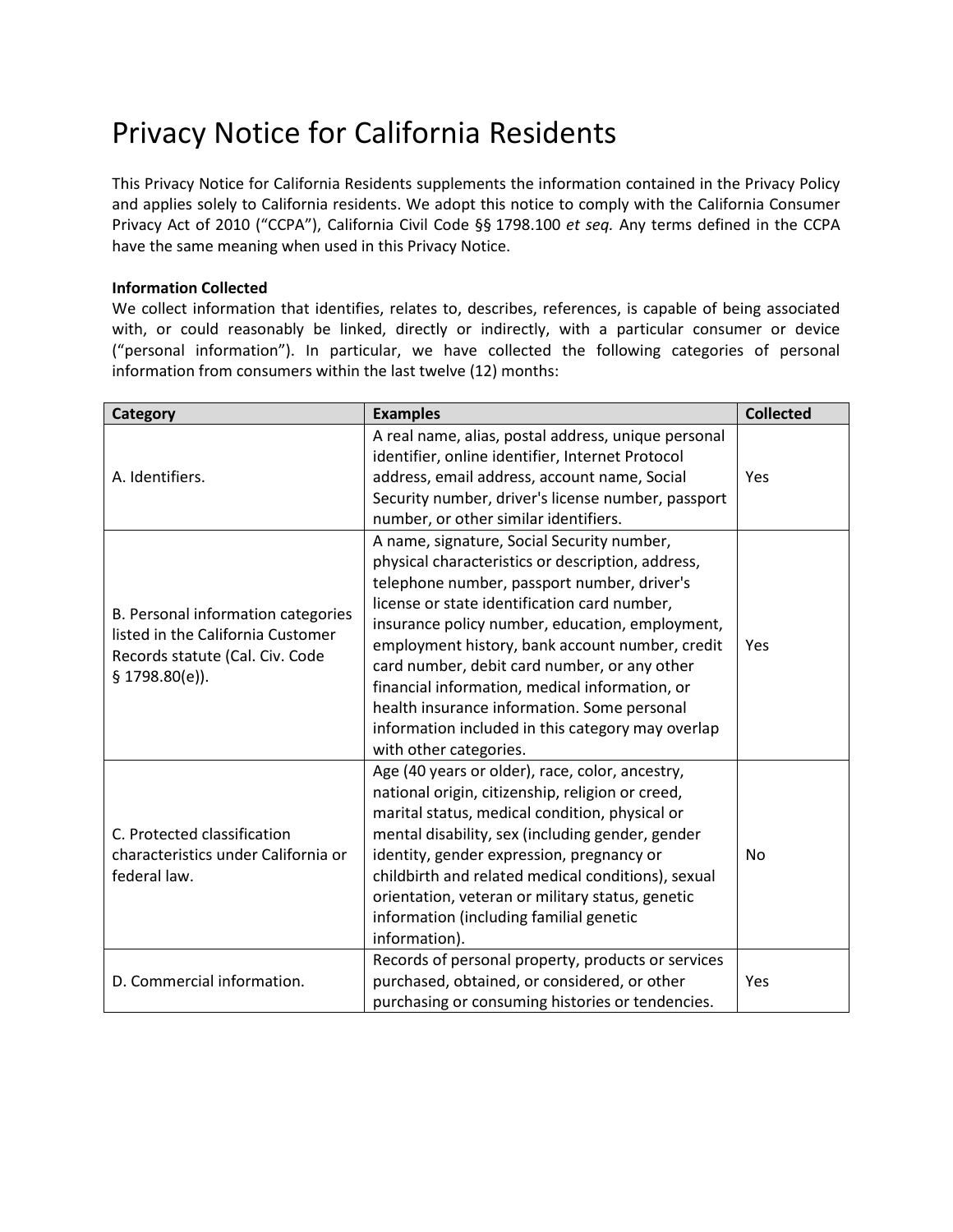| Category                                                                                                                                                 | <b>Examples</b>                                                                                                                                                                                                                                                                                                                                   | <b>Collected</b> |
|----------------------------------------------------------------------------------------------------------------------------------------------------------|---------------------------------------------------------------------------------------------------------------------------------------------------------------------------------------------------------------------------------------------------------------------------------------------------------------------------------------------------|------------------|
| E. Biometric information.                                                                                                                                | Genetic, physiological, behavioral, and biological<br>characteristics, or activity patterns used to extract<br>a template or other identifier or identifying<br>information, such as, fingerprints, faceprints, and<br>voiceprints, iris or retina scans, keystroke, gait, or<br>other physical patterns, and sleep, health, or<br>exercise data. | <b>No</b>        |
| F. Internet or other similar<br>network activity.                                                                                                        | Browsing history, search history, information on a<br>consumer's interaction with a website, application,<br>or advertisement.                                                                                                                                                                                                                    | Yes              |
| G. Geolocation data.                                                                                                                                     | Physical location or movements.                                                                                                                                                                                                                                                                                                                   | <b>No</b>        |
| H. Sensory data.                                                                                                                                         | Audio, electronic, visual, thermal, olfactory, or<br>similar information.                                                                                                                                                                                                                                                                         | No               |
| I. Professional or employment-<br>related information.                                                                                                   | Current or past job history or performance<br>evaluations.                                                                                                                                                                                                                                                                                        | <b>No</b>        |
| J. Non-public education<br>information (per the Family<br><b>Educational Rights and Privacy Act</b><br>(20 U.S.C. Section 1232g, 34 C.F.R.<br>Part 99)). | Education records directly related to a student<br>maintained by an educational institution or party<br>acting on its behalf, such as grades, transcripts,<br>class lists, student schedules, student<br>identification codes, student financial information,<br>or student disciplinary records.                                                 | <b>No</b>        |
| K. Inferences drawn from other<br>personal information.                                                                                                  | Profile reflecting a person's preferences,<br>characteristics, psychological trends,<br>predispositions, behavior, attitudes, intelligence,<br>abilities, and aptitudes.                                                                                                                                                                          | No               |

Personal information does not include:

- Publicly available information from government records.
- De-identified or aggregated consumer information.
- Information excluded from the CCPA's scope, like:
	- o health or medical information covered by the Health Insurance Portability and Accountability Act of 1996 (HIPAA) and the California Confidentiality of Medical Information Act (CMIA) or clinical trial data;
	- $\circ$  personal information covered by certain sector-specific privacy laws, including the Fair Credit Reporting Act (FRCA), the Gramm-Leach-Bliley Act (GLBA) or California Financial Information Privacy Act (FIPA), and the Driver's Privacy Protection Act of 1994.

# **Sources of Personal Information**

We obtain the categories of personal information listed above from the following categories of sources:

- Directly from you or JFC Family of Companies. For example, from information that you provide us via the Contact Us form.
- Indirectly from third party vendors. For example, through information we collect from our vendors to fulfill your order or other request.
- Directly and indirectly from activity on our website (www.jfc.com). For example, from information submitted through our website or website usage details collected automatically.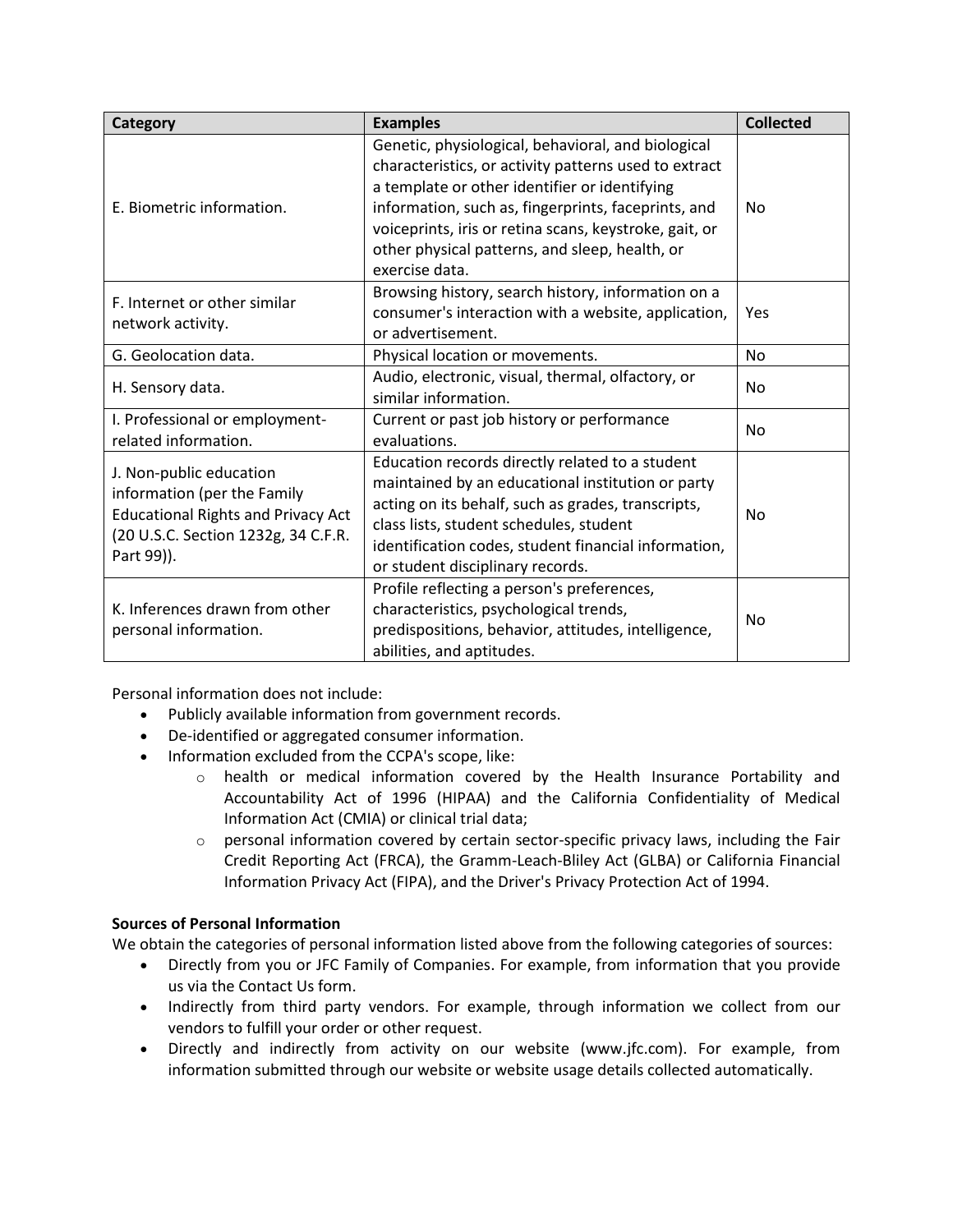# **Use of Personal Information**

We may use or disclose the personal information we collect for one or more of the following business purposes:

- to fulfill or meet the reason for which the information is provided; For example, if you provide us with personal information in conjunction with an order, we will use that information to process the order;
- to provide you with information, products or services that you request from us;
- to provide you with email alerts, event registrations and other notices concerning our products or services, or news, that may be of interest to you;
- to improve our website and present its contents to you;
- to test, research, analyze, and develop new products and services;
- to comply with valid legal process including subpoenas, court orders or search warrants, and as otherwise authorized by law; in cases involving danger of death or serious physical injury to any person or other emergencies;
- to protect our rights or property or the safety of our customers or employees;
- to protect against fraudulent, malicious, abusive, unauthorized or unlawful use of our products and services;
- to advance or defend against complaints or legal claims in court, administrative proceedings, and elsewhere;
- to a third party that you have authorized to verify your account information;
- to outside auditors and regulators;
- with your consent; and
- to evaluate or conduct a merger, divestiture, restructuring, reorganization, dissolution, or other sale or transfer of some or all of our assets, whether as a going concern or as part of bankruptcy, liquidation, or similar proceeding, in which personal information held by us is among the assets transferred.

We will not collect additional categories of personal information or use the personal information we collected for materially different, unrelated, or incompatible purposes without providing you notice.

# **Sharing Personal Information**

We may disclose your personal information to a third party for a business purpose. When we disclose personal information for a business purpose, we enter a contract that describes the purpose and requires the recipient to both keep that personal information confidential and not use it for any purpose except performing the contract.

In the preceding twelve (12) months, we have disclosed the following categories of personal information for a business purpose:

- A: Identifiers
- B: California Customer Records
- D: Commercial information
- F: Internet or network activity

We disclose your personal information for a business purpose to the following categories of third parties:

- JFC Family of Companies;
- Service providers; and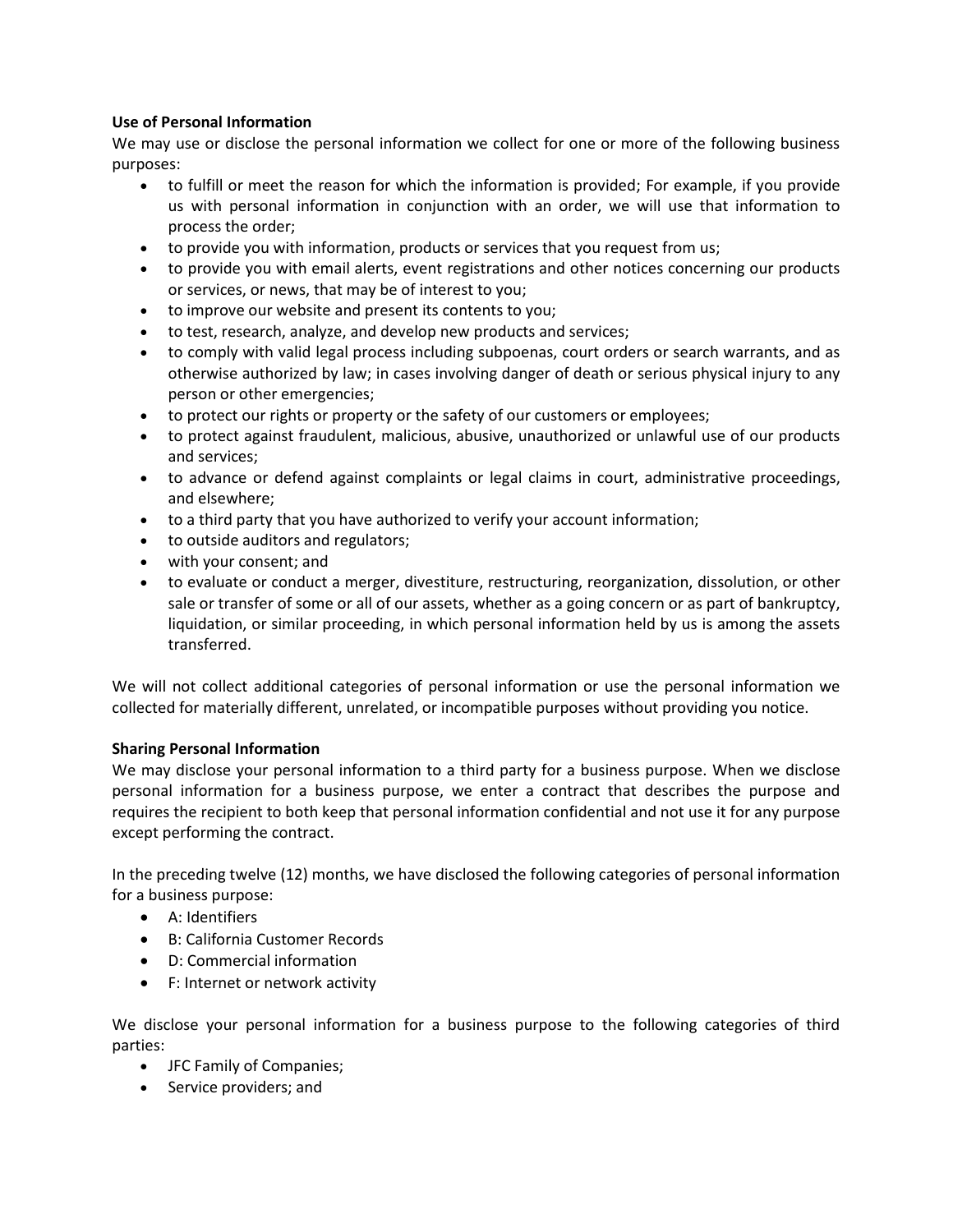Third parties to whom you or your agents authorize us to disclose your personal information in connection with products or services we provide to you.

In the preceding twelve (12) months, we have not sold or licensed any personal information.

# **Your Rights and Choices**

The CCPA provides California residents with specific rights regarding their personal information. This section describes your CCPA rights and explains how to exercise those rights.

# *Access to Specific Information and Data Portability Rights*

You have the right to request that we disclose certain information to you about our collection and use of your personal information over the past 12 months. Once we receive and confirm your verifiable consumer request, we will disclose to you:

- The categories of personal information we collected about you.
- The categories of sources for the personal information we collected about you.
- Our business or commercial purpose for collecting or selling that personal information.
- The categories of third parties with whom we share that personal information.
- The specific pieces of personal information we collected about you (also called a data portability request).
- If we sold or disclosed your personal information for a business purpose, two separate lists disclosing:
	- $\circ$  sales, identifying the personal information categories that each category of recipient purchased; and
	- $\circ$  disclosures for a business purpose, identifying the personal information categories that each category of recipient obtained.

# *Deletion Request Rights*

You have the right to request that we delete any of your personal information that we collected from you and retained, subject to certain exceptions. Once we receive and confirm your verifiable consumer request, we will delete (and direct our service providers to delete) your personal information from our records, unless an exception applies.

We may deny your deletion request if retaining the information is necessary for us or our service providers to:

- 1. Complete the transaction for which we collected the personal information, provide a good or service that you requested, take actions reasonably anticipated within the context of our ongoing business relationship with you, or otherwise perform our contract with you.
- 2. Detect security incidents, protect against malicious, deceptive, fraudulent, or illegal activity, or prosecute those responsible for such activities.
- 3. Debug products to identify and repair errors that impair existing intended functionality.
- 4. Exercise free speech, ensure the right of another consumer to exercise their free speech rights, or exercise another right provided for by law.
- 5. Comply with the California Electronic Communications Privacy Act (Cal. Penal Code § 1546 *seq.*).
- 6. Engage in public or peer-reviewed scientific, historical, or statistical research in the public interest that adheres to all other applicable ethics and privacy laws, when the information's deletion may likely render impossible or seriously impair the research's achievement, if you previously provided informed consent.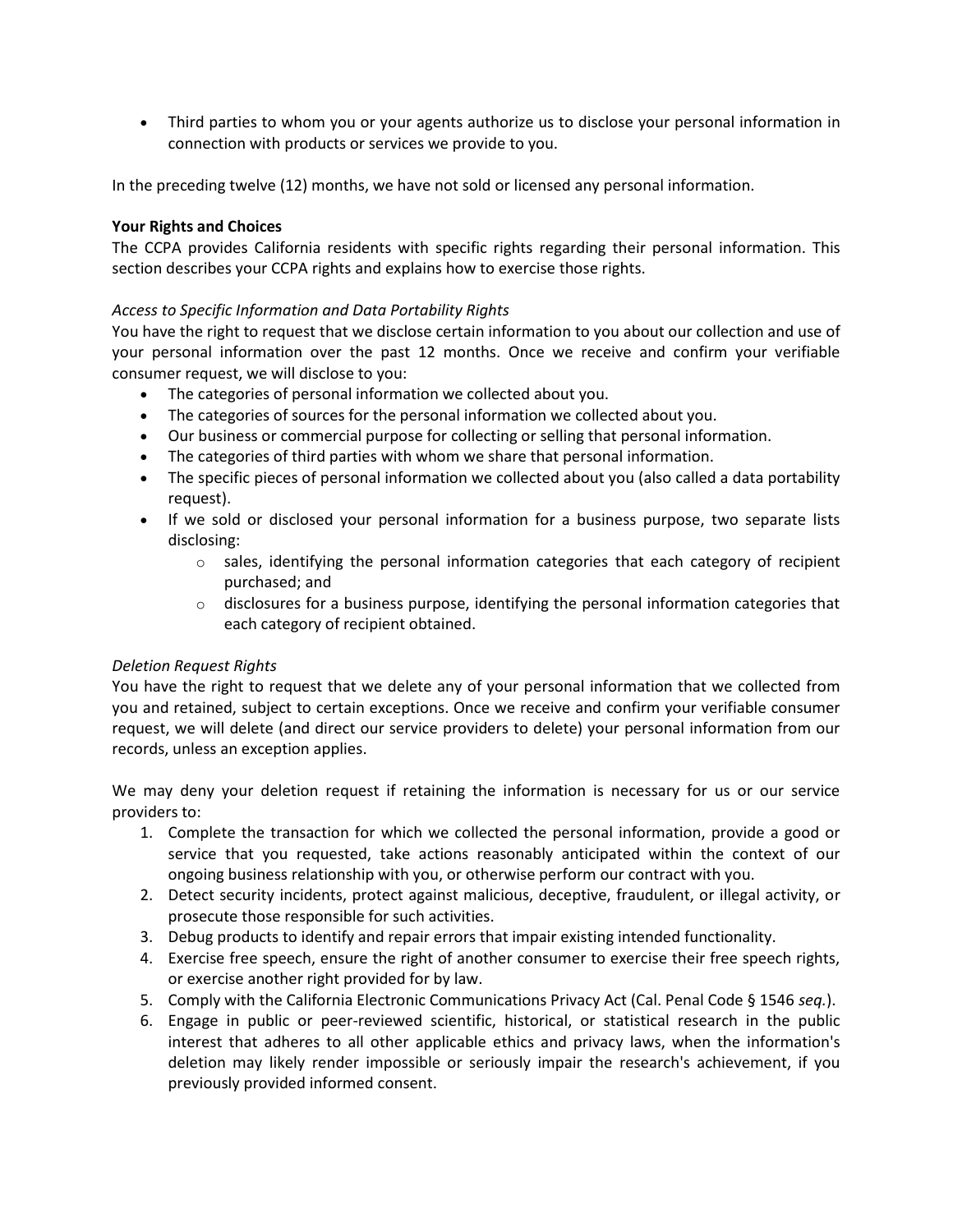- 7. Enable solely internal uses that are reasonably aligned with consumer expectations based on your relationship with us.
- 8. Comply with a legal obligation.
- 9. Make other internal and lawful uses of that information that are compatible with the context in which you provided it.

## *Exercising Access, Data Portability, and Deletion Rights*

To exercise the access, data portability, and deletion rights described above, please submit a consumer request to us at:

JFC International, Inc. Attn: Privacy Request 7101 E. Slauson Ave. Los Angeles, CA 90040-3622 info@jfc.com Tel: 800-633-1004 Fax: 323-721-6133

Only you or a person registered with the California Secretary of State that you authorize to act on your behalf, may make a consumer request related to your personal information. You may also make a consumer request on behalf of your minor child.

To submit a request, you must:

- Provide sufficient information that allows us to reasonably verify you are the person about whom we collected personal information or an authorized representative, including your full name, date of birth, address, email address, and phone number; and
- Describe your request with sufficient detail that allows us to properly understand, evaluate, and respond to it.

We cannot respond to your request or provide you with personal information if we cannot verify your identity or authority to make the request and confirm the personal information relates to you. Making a verifiable consumer request does not require you to create an account with us. We will only use personal information provided in a verifiable consumer request to verify the requestor's identity or authority to make the request.

You may only make a consumer request for access or data portability twice within a 12-month period.

#### *Response Timing and Format*

We endeavor to respond to a verifiable consumer request within 45 days of its receipt. If we require more time (up to 90 days), we will inform you of the reason and extension period in writing. We will deliver our written response by mail or electronically, at your option. Any disclosures we provide will only cover the 12-month period preceding the verifiable consumer request's receipt. The response we provide will also explain the reasons we cannot comply with a request, if any.

For data portability requests, we will select a format to provide your personal information that is readily useable and should allow you to transmit the information from one entity to another entity without hindrance.